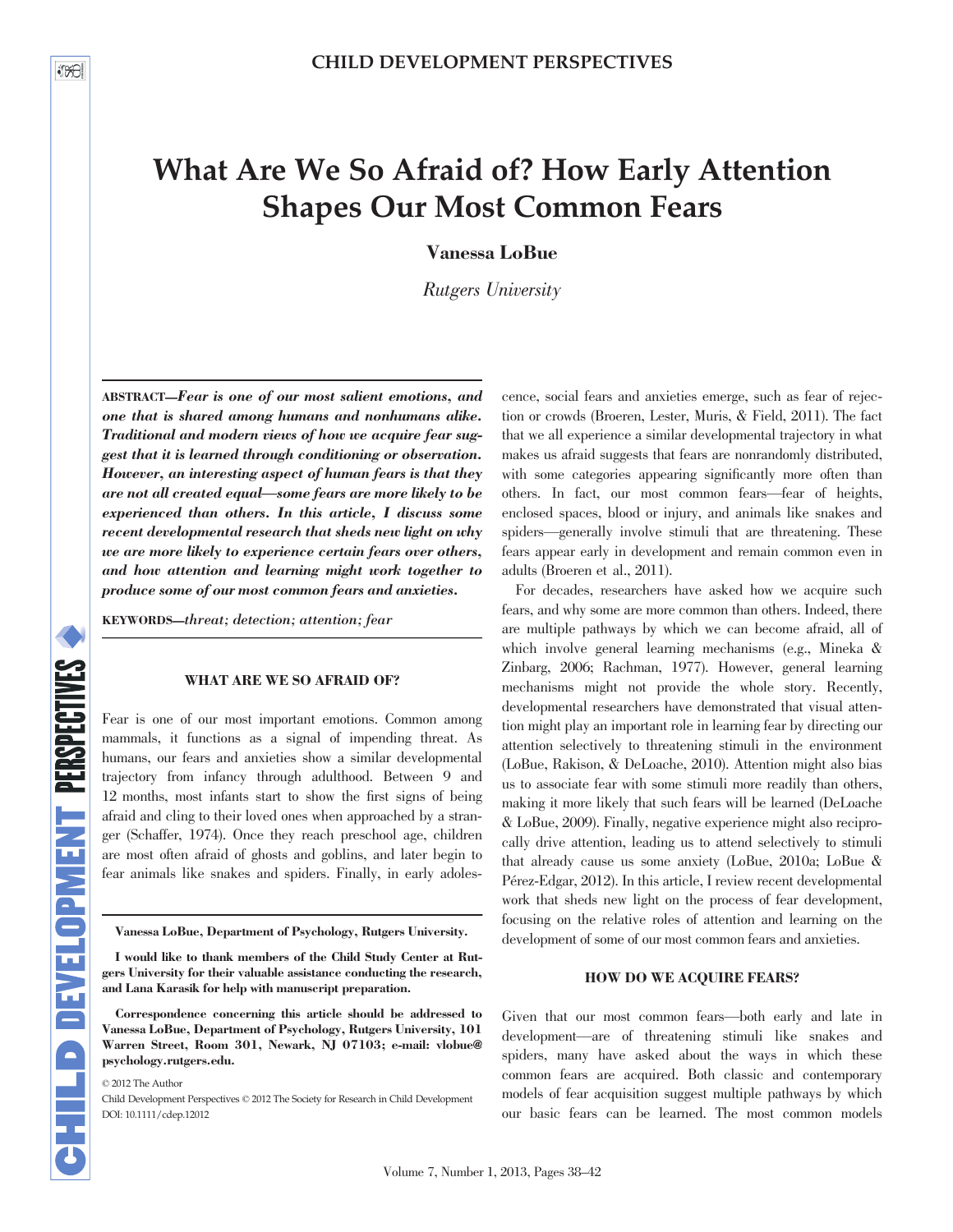involve classical conditioning (Mineka & Zinbarg, 2006; Ohman & Mineka, 2001; Rachman, 1977), vicarious or observational learning (Mineka & Zinbarg, 2006; Rachman, 1977), and learning through the transmission of negative verbal information (Field, 2006; Field & Lawson, 2003; Rachman, 1977).

However, basic learning models do not tell the whole story. According to the diathesis-stress approach to fear learning, for example, individual differences characterized by temperament or genetic factors might make some individuals more susceptible to acquiring a fear (Mineka & Zinbarg, 2006). Furthermore, general learning mechanisms alone do not account for why fears are disproportionately distributed—why some fears, particularly fears of threatening stimuli, are more common than others. Researchers have thus proposed that the acquisition of some fears might have a biological basis (Poulton & Menzies, 2002) or that fear learning might be privileged, or learned very rapidly, for some threatening stimuli like snakes and spiders (Mineka & Zinbarg, 2006; Öhman & Mineka, 2001). Classic work from Susan Mineka's lab confirms that snake fear is indeed privileged in learning for some nonhuman primates. Although wild-reared rhesus monkeys are fearful of snakes, lab-reared monkeys are not, indicating that the fear is not innate. However, lab-reared monkeys vicariously learn to fear snakes by observing the fearful behaviors of a fellow monkey. Most importantly, learning snake fear is selective and rhesus monkeys do not learn other fears, such as fears of flowers or rabbits, by watching the same fearful displays (for a review, see Öhman & Mineka, 2001). Thus, this work demonstrates strongly that snake fear is privileged in learning for rhesus monkeys.

Are such fears also privileged in learning for humans? Classic research from the adult literature suggests that they might be. In a series of experiments using classical conditioning, Arne Öhman and his colleagues conditioned adults to associate a mild electric shock with images of either snakes and spiders (fear relevant) or flowers and mushrooms (fear irrelevant). The association between a shock and fear-relevant stimuli was consistently more difficult to extinguish than the association between a shock and fear-irrelevant stimuli. More important, the same effect was found when photographs of the stimuli were presented so quickly that they could not be consciously perceived: In these cases, when conditioned with flowers and mushrooms, extinction occurred immediately; conversely, when conditioned with snakes and spiders, participants continued to anticipate the shock even in its absence (for a review, see Öhman & Mineka, 2001). Although such conditioning studies are not necessarily equivalent to fear learning, they suggest that humans might readily associate something negative or unpleasant with threatening stimuli.

# THE ROLE OF ATTENTION

Previous work with adults suggests that even humans more strongly associate threatening stimuli with aversive or negative outcomes. However, adults have a lifetime of experience and knowledge about stimuli like snakes and spiders. Thus, if fear learning for threatening stimuli is privileged, evidence of such a privilege should be evident early in development. Recent developmental work suggests that threatening stimuli are indeed privileged early on, but their advantage lies in visual attention. Based on this work, LoBue et al. (2010) proposed that humans have perceptual biases for threatening stimuli that set the stage for learning, potentially functioning early in development to draw attention to important stimuli in the environment. Previous work with adults has already shown evidence for these biases: Adults visually detect snakes, spiders, and angry human faces more quickly than a variety of positive or neutral stimuli such as flowers, mushrooms, and happy faces (e.g., LoBue, 2009;  $\ddot{\text{Ohman}}$ , Flykt, & Esteves, 2001;  $\ddot{\text{Ohman}}$ , Lundqvist, & Esteves, 2001; for reviews, see Bar-Haim, Dominique, Lee, Bakermans-Kranenburg,  $\&$  van IJzendoorn, 2007 or Öhman  $\&$  Mineka, 2001). A similar propensity has been documented in nonhuman primates, who detect a snake among flowers more quickly than a flower among snakes (Shibasaki & Kawai, 2009).

Recent developmental research shows that even at a young age, children have the same propensity as adults for the rapid detection of various threats. Using a modified touch-screen visual-search paradigm, LoBue and DeLoache (2008) showed that like adults, children as young as three detect snakes more quickly than flowers. More importantly, they even detect snakes more quickly than other animals that closely resemble snakes, like frogs and caterpillars (LoBue & DeLoache, 2008). Furthermore, 3-year-olds and adults also detect spiders more quickly than mushrooms and cockroaches (LoBue, 2010b), and 5-year-olds and adults detect angry faces more quickly than a variety of other facial expressions, including neutral, happy, and sad faces (LoBue, 2009).

In each of these studies, rapid detection was not related to whether children were afraid of the target stimuli, suggesting that perceptual biases for threat are present regardless of whether children are afraid of these stimuli. Furthermore, research with infants who have had no experience interacting with snakes suggests that these biases develop very early, much before the acquisition of snake and spider fears. When presented with two images side by side on a large screen, 9- to 12-month-olds turned more quickly to look at snakes versus flowers, and at angry faces versus happy faces (LoBue & DeLoache, 2009). Five-month-olds also look longer at images of spiders than at images of scrambled spiders (whose parts have been moved so they no longer look like spiders). The same result was not found for images of flowers, suggesting that the infants might even have an early perceptual template for threatening stimuli (Rakison & Derringer, 2008).

Besides demonstrating a bias for the rapid detection of threatening stimuli, developmental research has shown that infants have a perceptual bias for the association of snakes and spiders with something fear relevant, like a fearful face or fearful voice. For example, when DeLoache and LoBue (2009) presented 7- to 16-month-olds with two videos side by side—one of a snake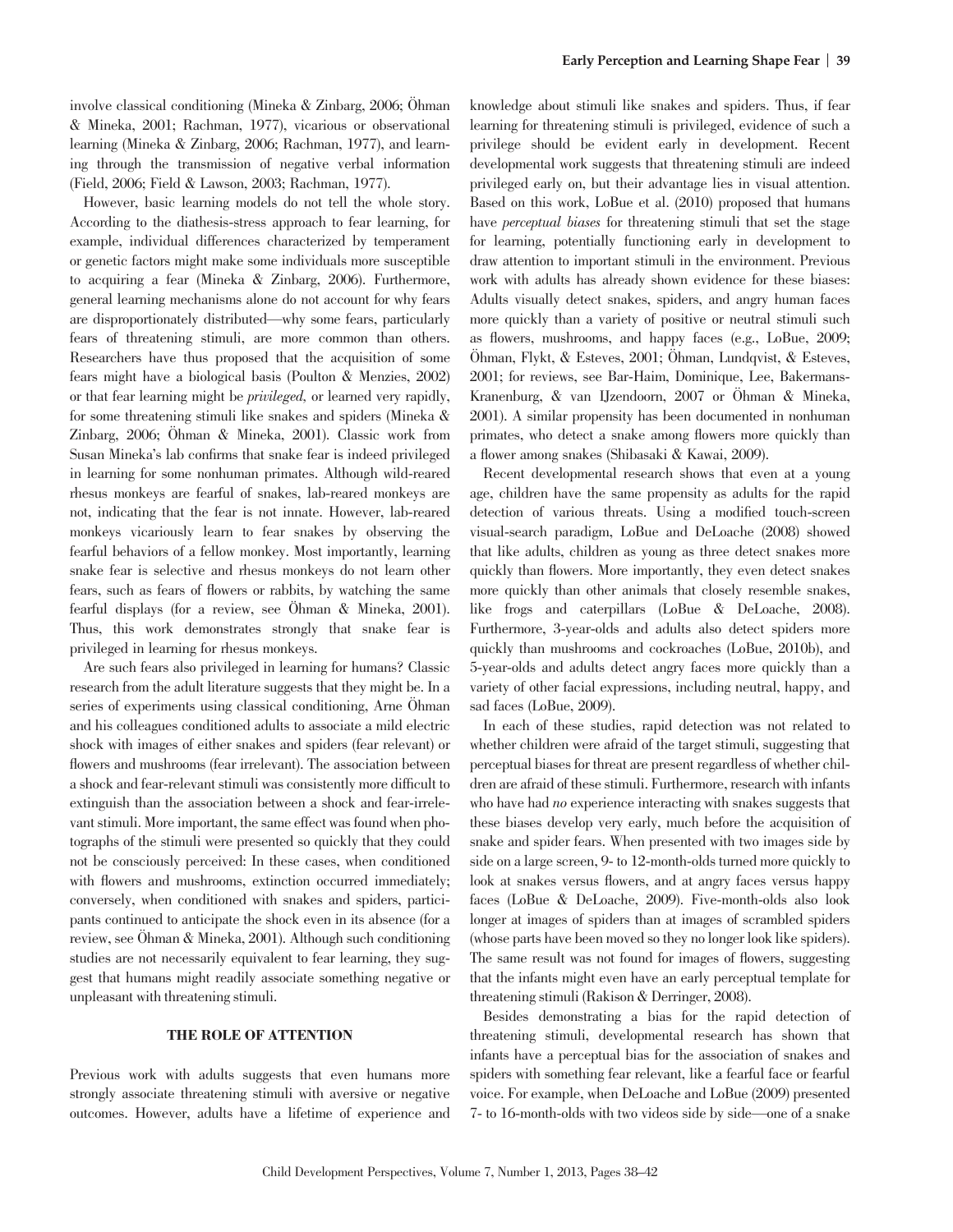and one of another animal (elephant, giraffe, etc.)—the children looked longer at the video of a snake when accompanied by a fearful voice soundtrack versus a happy voice. Rakison (2009) reported similar results with fearful faces—11-month-old girls more strongly associate a snake and spider with the image of a fearful face than with the image of a happy face. As in the studies above, these effects were found in the absence of any behavioral evidence of fear—the infants were merely making a perceptual match between an image or video of a snake and a fearful face or voice, much like in other auditory-visual matching studies where infants make a perceptual match between a fearful face and a fearful voice or a video of a drum beating and its corresponding sound (e.g., Golinkoff, Hirsh-Pasek, Cauley, & Gordon, 1987; Spelke & Cortelyou, 1981; Walker-Andrews, 1997). The infants showed no behavioral evidence of fear themselves.

Together, this recent developmental work suggests that humans have perceptual biases for threatening stimuli that are visible early in development. More specifically, infants, children, and adults detect the presence of threat more quickly than various benign stimuli, and infants have a propensity to match the appearance of snakes and spiders with fearful faces and voices. Furthermore, although humans are perceptually sensitive to these commonly feared stimuli, such perceptual biases precede the development of fearful behaviors. Again, there is no behavioral evidence of actual fear in any of these studies. In fact, a recent study of 18- to 36-month-olds' naturalistic responses to a live snake and spider showed no evidence of fear. Conversely, infants were highly interested in the live snake and spider and interacted with them just as frequently as they interacted with a live fish and a hamster (LoBue et al., in press).

If these perceptual biases for threat are visible in the absence of fear, then one might ask: How they are related to fear development? As mentioned above, one possibility is that these biases facilitate fear learning, making fears of snakes and spiders very easy to acquire. These biases draw attention to threatening information in the environment and they do so from a very early age. Thus, heightened attention and increased sensitivity to associating the image of a snake or spider with fear-relevant information might act as a catalyst for learning, making fears of these threatening stimuli more likely to develop (LoBue et al., 2010).

#### THE ROLE OF EXPERIENCE

Although attention might play a role in learning, experience might also reciprocally drive attention. In other words, our experiences with fear and anxiety might make us more attentive to stimuli that induce stress. Although experience is difficult to account for in adults, recent developmental work has attempted to address this issue by studying children, whose experiences are more limited. Preschoolers, for example, have a predictable amount of experience with two modern threats that adults detect very quickly: knives and syringes (LoBue, 2010a). In Western cultures, most 3-year-olds have few opportunities to handle knives and are unlikely to have had negative experiences with them (e.g., being cut or stabbed). In contrast, most 3-year-olds in the United States are likely to have been punctured by a syringe to receive mandatory vaccinations. LoBue (2010a) asked parents about their 3-year-olds' experiences with syringes and knives, and then asked the children to participate in two tasks where they detected knives versus a perceptually similar neutral control stimulus (spoons), and syringes versus a neutral control (pens). As predicted, although no children were permitted to interact with knives at home and had no negative experiences with knives, all the children had been punctured by a syringe. In fact, 91% of mothers spontaneously reported that their children did not like needles. Although adults detect both knives and syringes more quickly than neutral controls (Blanchette, 2006; Brosch & Sharma, 2005), children detected only the syringes more quickly, suggesting that experience may shift attention to stimuli that cause anxiety (LoBue, 2010a).

Previous research has shown that individual differences and experiences can also drive perception. Adults with clinical anxiety, for example, are particularly sensitive to social threat cues in detection, even more sensitive than are nonanxious controls (for a review, see Bar-Haim et al., 2007). This heightened sensitivity is present early on, even in children who have not yet developed clinical anxiety: Temperamentally shy 4-year-olds —who are at risk for developing clinical anxiety—show heightened attention to angry faces when compared to nonshy 4-year-olds in a control group. In particular, they are slower to detect happy faces when angry faces are present as distracters (LoBue & Pérez-Edgar, 2012). Together, this work suggests that although perception can drive the development of fear, anxieties can also drive perception and heighten our attention to feared stimuli.

## THE DEVELOPMENT OF FEAR

This review highlights new developmental work demonstrating that from infancy, our perceptual systems are sensitive to threats, drawing our attention to them more readily than to other stimuli (DeLoache & LoBue, 2009; LoBue, 2009, 2010b; LoBue & DeLoache, 2008, 2009; Rakison, 2009; Rakison & Derringer, 2008). These findings suggest that our perceptual system is biased for processing threat stimuli. Based on classic work, researchers have proposed an evolutionary origin for such biases, presuming that there was some advantage to quickly detecting evolutionarily relevant threats in the environment, making escape easier and more efficient (e.g.,  $\ddot{\text{Oh}}$  man  $\&$  Mineka, 2001; Seligman, 1971). Recently Isbell (2009) provided a compelling argument for why our visual system may have adapted based on the challenge of detecting dangerous predators like snakes. Regardless of their origins, the data presented here suggest that such biases for threats like snakes, spiders, and angry faces are present early in development. They also suggest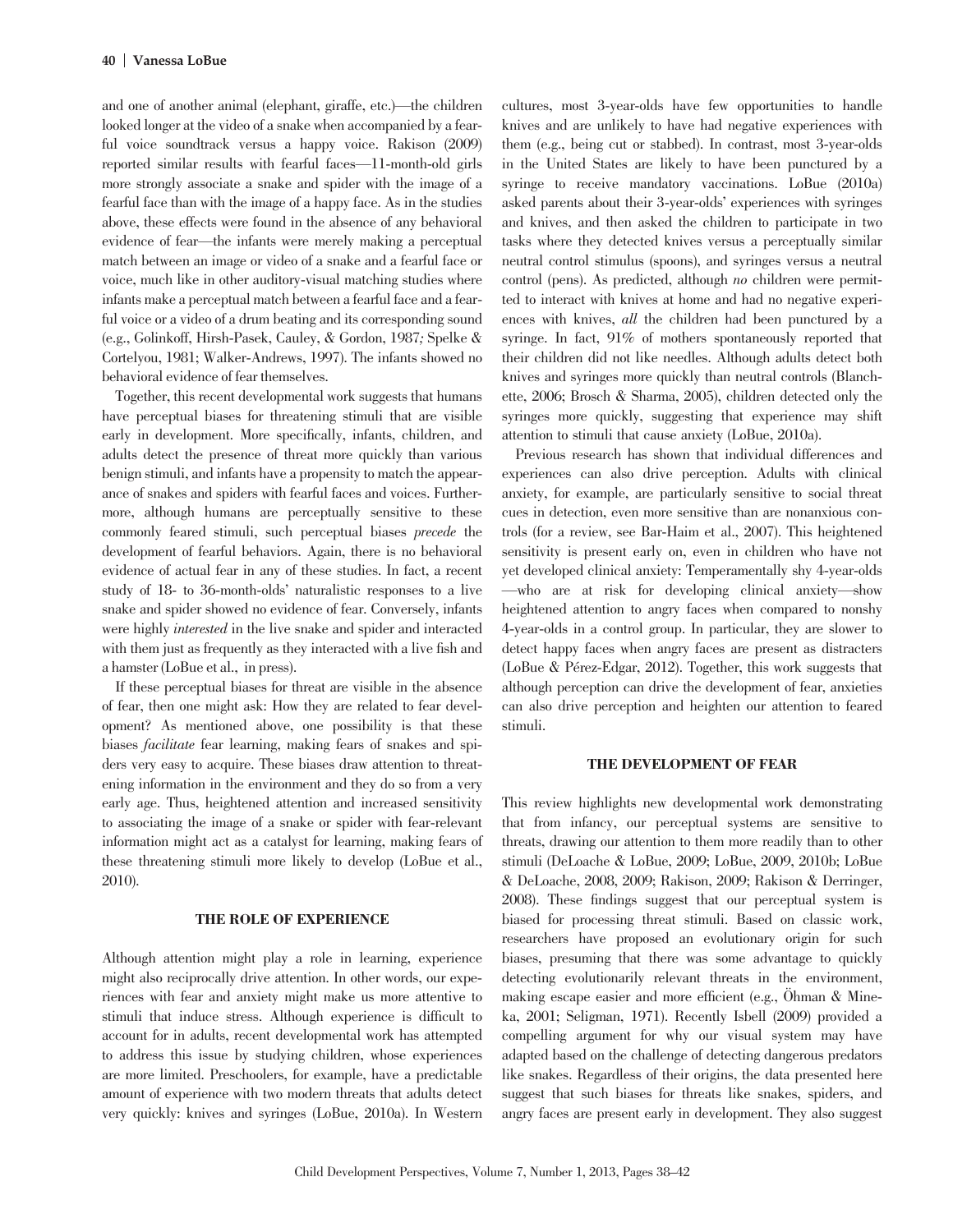that we have the flexibility to learn to be sensitive to environmentally specific threats, like knives and syringes, by having negative experiences with such stimuli, and that learned fears might reciprocally drive attention, highlighting stimuli in the environment that cause us anxiety (LoBue, 2010a; LoBue & Pérez-Edgar, 2012).

This research has important implications for how we acquire our most common fears. As several researchers have suggested, our fears likely develop as the result of some kind of experience, either by direct conditioning, vicarious conditioning or observational learning, or exposure to negative information (Mineka & Zinbarg, 2006; Öhman & Mineka, 2001; Rachman, 1977). However, basic learning mechanisms do not tell the whole story. Our most common fears, such as the fear of threatening stimuli, might receive some support from visual attention or attentional biases. These attentional biases might privilege fear learning for certain kinds of threats, explaining why such fears are so common (LoBue et al., 2010). This is an important issue for future discussion. To date, only a few studies have examined how fearful or avoidance behaviors are learned, and no study has compared the ease of fear learning for threatening versus nonthreatening stimuli in humans. If early perceptual sensitivity privileges fear learning for some stimuli over others, we should observe that fear develops more quickly for stimuli like snakes and spiders than for neutral stimuli over the course of development.

A related question is whether there is a specific type of learning that best facilitates fear acquisition. In other words, would children learn to fear snakes and spiders more rapidly based on observational learning, like in Mineka's work with rhesus monkeys? Or is hearing negative or threatening information about a snake (e.g., that they bite) sufficient to elicit fearful behaviors? Finally, a third important question is whether an advantage for snakes and spiders in detection leads to an advantage in adaptive action, such as escape. Many of the studies documenting an advantage for snakes and spiders report differences in detection of seconds or even milliseconds. Does such a brief advantage buy us anything when it comes to making decisions for action? Research examining these distinctions can help determine whether early perceptual sensitivities lead to adaptive behavior.

#### **CONCLUSIONS**

This review of work demonstrates that emotional processing, and fear development in particular, is a complex system that involves reciprocal and interacting relationships between attention and learning. This process begins with low-level perceptual biases that are visible early in infancy, and it endures throughout childhood and is still visible into our adult years. These biases draw attention to threatening stimuli in the environment, and this heightened attention might help facilitate fear acquisition if a learning experience were to take place. Such biases would thus privilege fear learning for a subset of stimuli—the same ones that we find most often in adult fears and phobias. Research in this area can further clarify the processes by which we acquire our most common fears and anxieties, and can shed light on whether perception privileges some of these fears from an early age.

#### REFERENCES

- Bar-Haim, Y., Dominique, L., Lee, P., Bakermans-Kranenburg, M. J., & van IJzendoorn, M. H. (2007). Threat-related attentional bias in anxious and nonanxious individuals: A meta-analytic study. Psychological Bulletin, 133, 1–24.
- Blanchette, I. (2006). Snakes, spiders, guns, and syringes: How specific are evolutionary constraints on the detection of threatening stimuli? Quarterly Journal of Experimental Psychology, 59, 1484–1504.
- Broeren, S., Lester, K. J., Muris, P., & Field, A. P. (2011). They are afraid of the animal, so therefore I am too: Influence of peer modeling on fear beliefs and approach—avoidance behaviors towards animals in typically developing children. Behaviour Research and Therapy, 49, 50–57.
- Brosch, T., & Sharma, D. (2005). The role of fear-relevant stimuli in visual search: A comparison of phylogenetic and ontogenetic stimuli. Emotion, 5, 360–364.
- DeLoache, J., & LoBue, V. (2009). The narrow fellow in the grass: Human infants associate snakes and fear. Developmental Science, 12, 201–207.
- Field, A. P. (2006). The behavioral inhibition system and the verbal information pathway to children's fears. Journal of Abnormal Psychology, 115, 742–752.
- Field, A. P., & Lawson, J. (2003). Fear information and the development of fears during childhood: Effects on implicit fear responses and behavioural avoidance. Behaviour Research and Therapy, 41, 1277–1293.
- Golinkoff, R. M., Hirsh-Pasek, K., Cauley, K. M., & Gordon, L. (1987). The eyes have it: Lexical and syntactic comprehension in a new paradigm. Journal of Child Language, 14, 23–45.
- Isbell, L.A. (2009). The fruit, the tree, and the serpent. Why we see so well. Cambridge, MA: Harvard University Press.
- LoBue, V. (2009). More than just a face in the crowd: Detection of emotional facial expressions in young children and adults. Developmental Science, 12, 305–313.
- LoBue, V. (2010a). What's so scary about needles and knives? Examining the role of experience in threat detection. Cognition and Emotion, 24, 80–87.
- LoBue, V. (2010b). And along came a spider: Superior detection of spiders in children and adults. Journal of Experimental Child Psychology, 107, 59–66.
- LoBue, V., Bloom Pickard, M., Sherman, K., Axford, C., & DeLoache, J. S. (in press). Young children's interest in live animals. British Journal of Developmental Psychology.
- LoBue, V., & DeLoache, J. S. (2008). Detecting the snake in the grass: Attention to fear-relevant stimuli by adults and young children. Psychological Science, 19, 284–289.
- LoBue, V., & DeLoache, J. S. (2009). Superior detection of threat-relevant stimuli in infancy. Developmental Science, 13, 221–228.
- LoBue, V., & Pérez-Edgar, K. (2012). Sensitivity to social and non-social threats in anxious and non-anxious children. Manuscript submitted for publication.